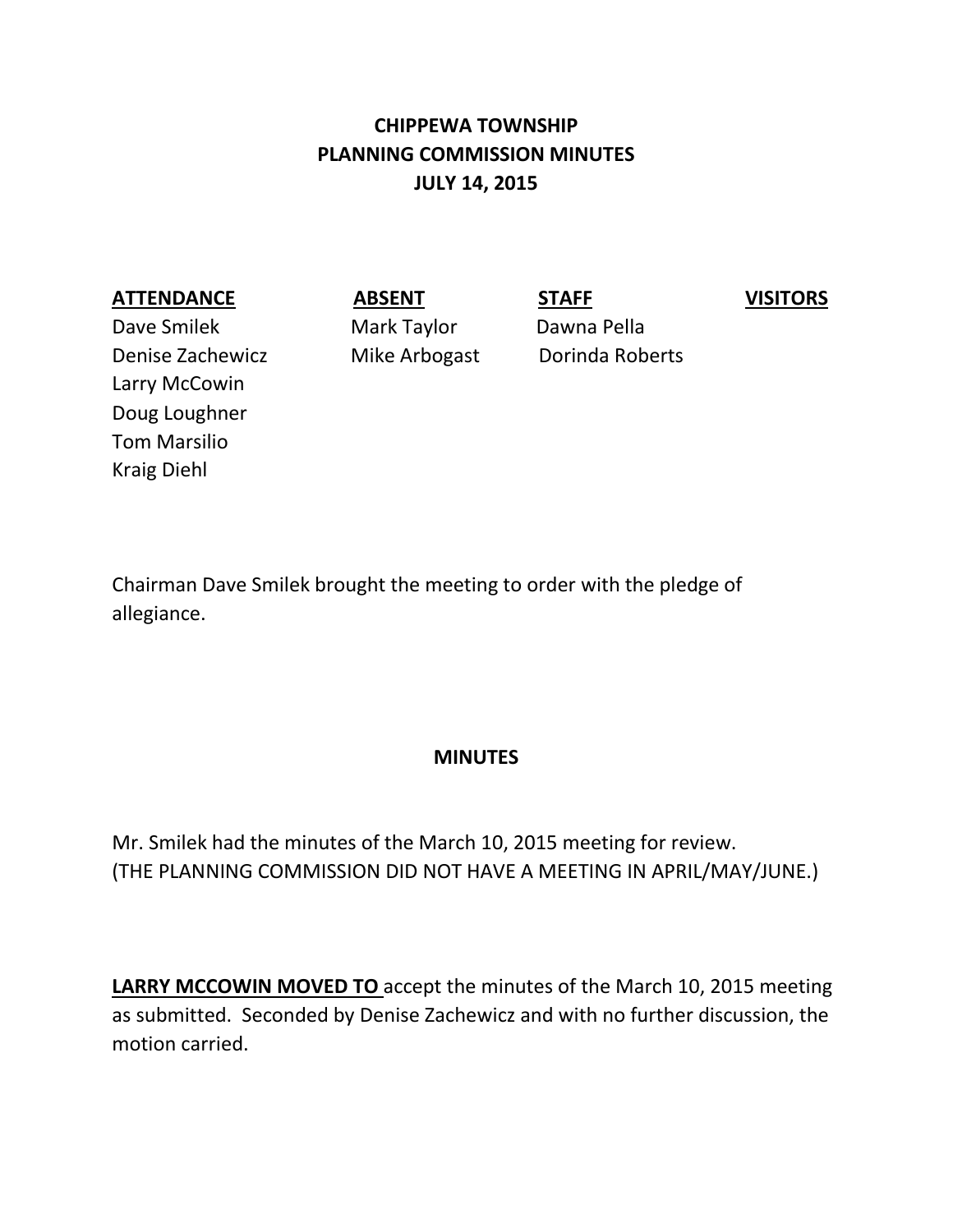### **ITEMS FOR DISCUSSION**

#### **1. FLOOD PLAIN ORDINANCE NO. 251**

**Final draft has been put together by Attorney Verlihay for the Planning Commission to review and recommend that the supervisors adopt.**

**\*KRAIG DIEHL MOVED TO** recommend to the supervisors approval of the Flood Plain Ordinance No. 251. Seconded by Larry McCowin and with no further discussion, the motion carried.

#### **NEW BUSINESS**

 **Reappointment of two Planning Commission members.**

Doug Loughner and Larry McCowin agreed to another 4 year term.